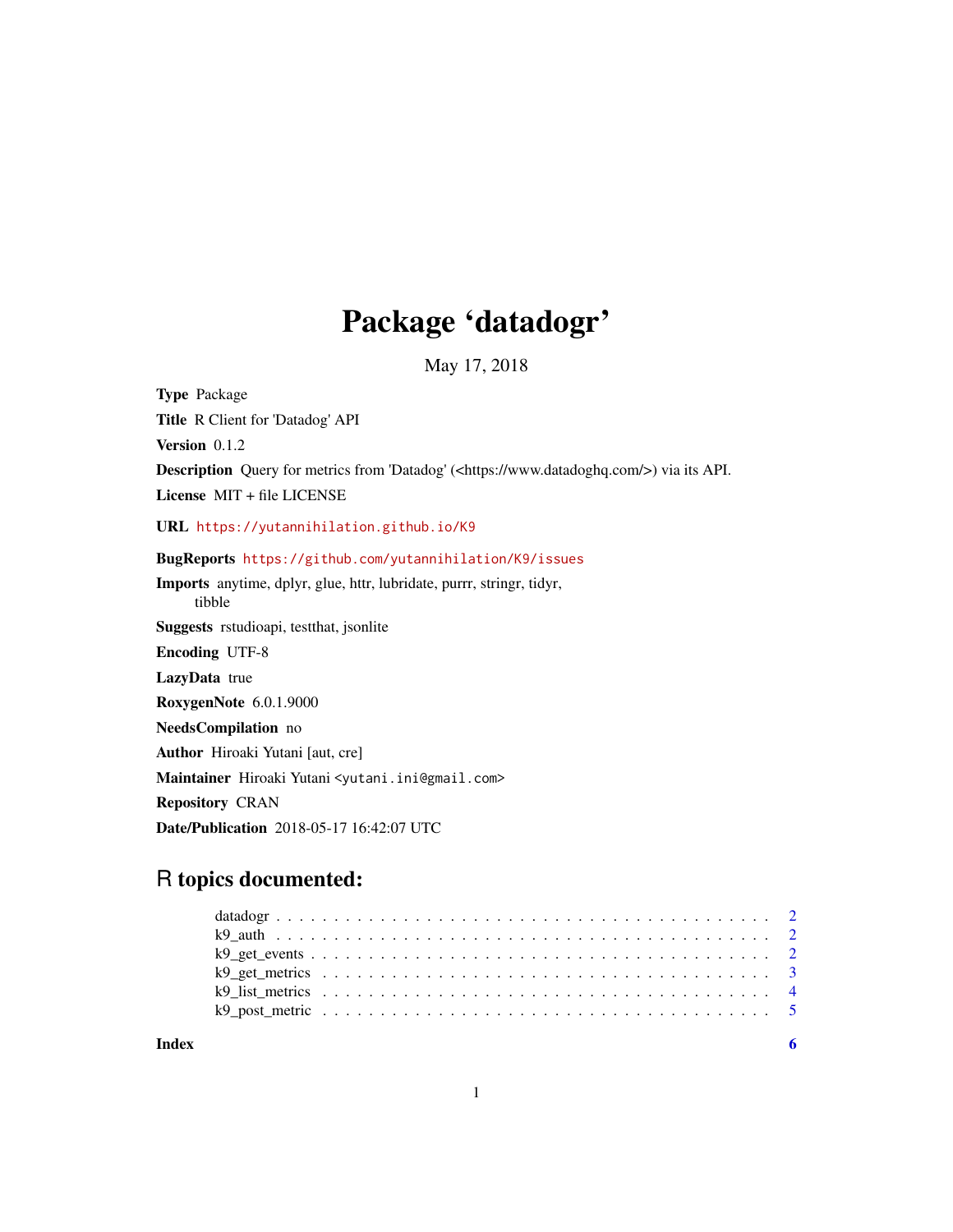<span id="page-1-0"></span>

#### Description

Query for metrics from 'Datadog' (<https://www.datadoghq.com/>) via its API.

k9\_auth *Authentication for 'Datadog'*

#### Description

Set API Key And Application Key

#### Usage

k9\_auth()

k9\_get\_events *Get Events*

#### Description

This end point allows you to query for event details.

#### Usage

```
k9_get_events(event_id = NULL, start = NULL, end = NULL,
 priority = NULL, sources = NULL, tags = NULL, .split_request = TRUE)
```
#### Arguments

| event_id | Event ID.                                                                                             |
|----------|-------------------------------------------------------------------------------------------------------|
| start    | POSIX timestamp.                                                                                      |
| end      | POSIX timestamp.                                                                                      |
| priority | Priority of events. NULL, "low" or "normal".                                                          |
| sources  | Sources of events. A character vector or a single comma-separated character.                          |
| tags     | Tags of events. A named list or a single comma-separated character.                                   |
|          | split_request if TRUE, automatically split the request when the target period is longer than a<br>day |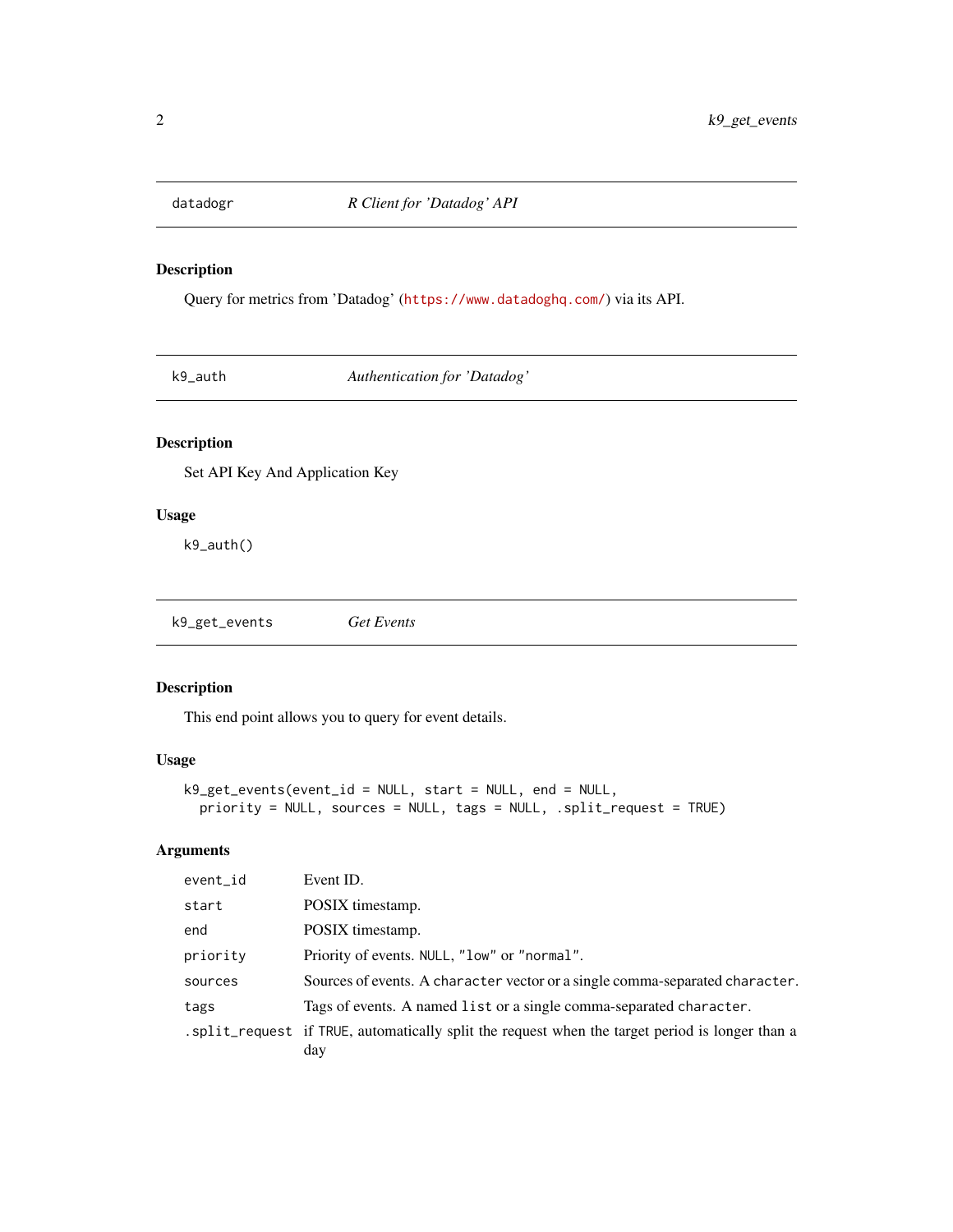#### <span id="page-2-0"></span>k9\_get\_metrics 3

#### See Also

<http://docs.datadoghq.com/api/?lang=console#events>

#### Examples

```
## Not run:
# by default get all events happend from an hour ago
k9_get_events()
# get all events happend in this week
k9\_get\_events(start = Sys.Date() - 7, end = Sys.Date())# specify an event by ID
k9_get_events(event_id = "112233445566")
# specify tag
k9_get_events(tags = list(role = "db"))
## End(Not run)
```
k9\_get\_metrics *Query Time Series Points*

#### Description

This end point allows you to query for metrics from any time period.

#### Usage

```
k9_get_metrics(query = NULL, metric = NULL, scope = NULL, by = NULL,
  from = NULL, to = NULL, .split\_request = TRUE)
```
#### Arguments

| query  | query string                                                                                            |
|--------|---------------------------------------------------------------------------------------------------------|
| metric | metric name                                                                                             |
| scope  | list of scopes (scope)                                                                                  |
| by     | key to group aggregation                                                                                |
| from   | seconds since the unix epoch                                                                            |
| to     | seconds since the unix epoch                                                                            |
|        | . split_request if TRUE, automatically split the request when the target period is longer than a<br>day |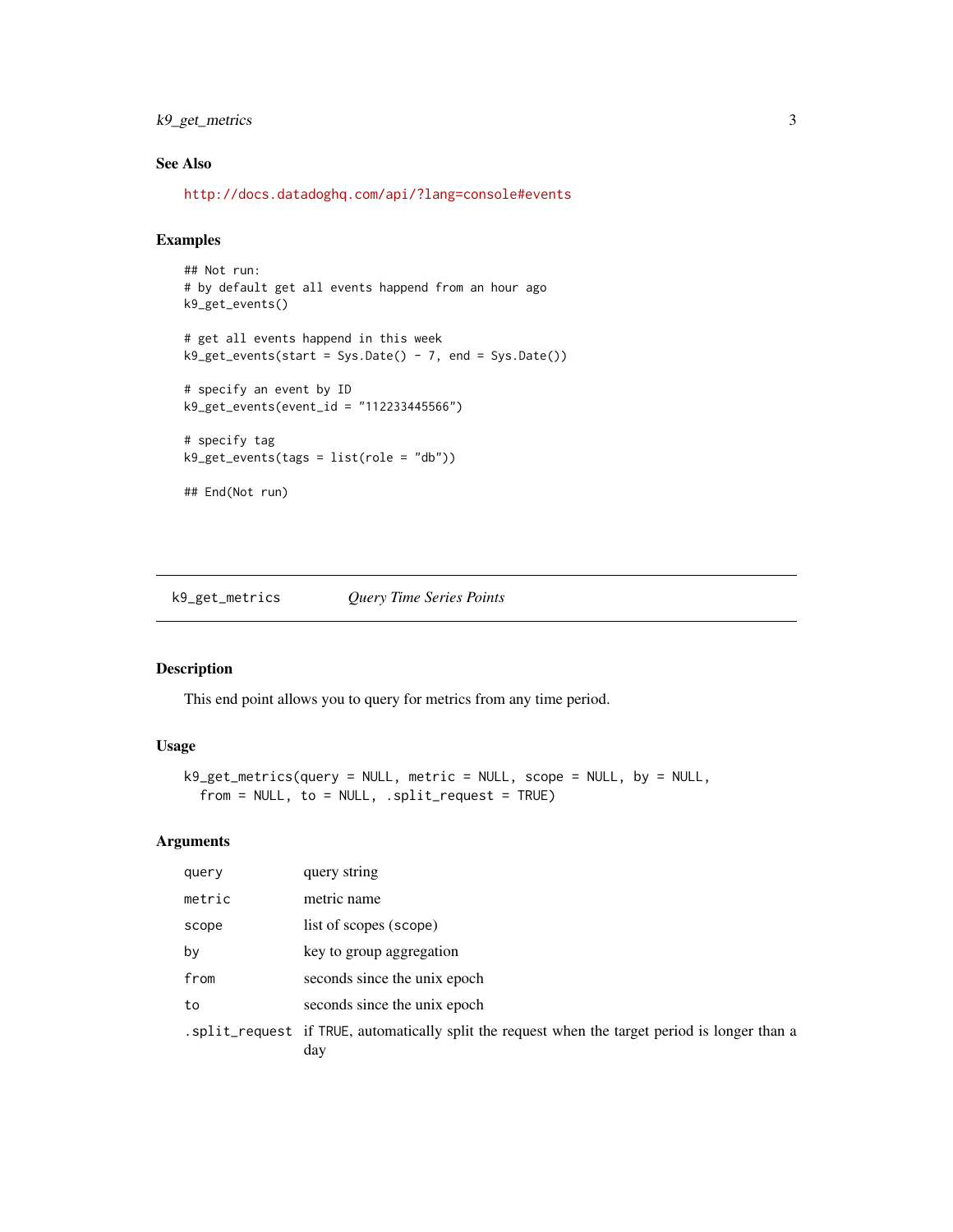#### Details

You can query either query, or the combination of metric, scope and by. For example, on the one hand you can directly query by using query = "system.cpu.idle{role:db,environment:test}by{host,region}". On the other hand, you can specify metric = "system.cpu.idle", scope = list(role = "db", environment = "test") and by =  $c("host", "region"),$  to build the same query.

Note that, if query is given, the latter will be ignored.

from and by can be one of these:

- numeric
- POSIXct
- POSIXlt
- Date
- character (parsed by [anytime::anytime\(\)](#page-0-0))
- NULL (the current epochtime will be used instead)

#### See Also

<http://docs.datadoghq.com/api/?lang=console#metrics> <http://docs.datadoghq.com/graphing/>

k9\_list\_metrics *Get List Of Active Metrics*

#### Description

Get the list of actively reporting metrics from a given time until now.

#### Usage

```
k9_list_metrics(from = NULL)
```
#### Arguments

from seconds since the unix epoch

#### Examples

```
## Not run:
# by default, list all metrics available since 1 hour ago
k9_list_metrics()
# if from argument is provided, this tries to get active metrics from the time
k9_list_metrics(Sys.Date() - 1)
```
## End(Not run)

<span id="page-3-0"></span>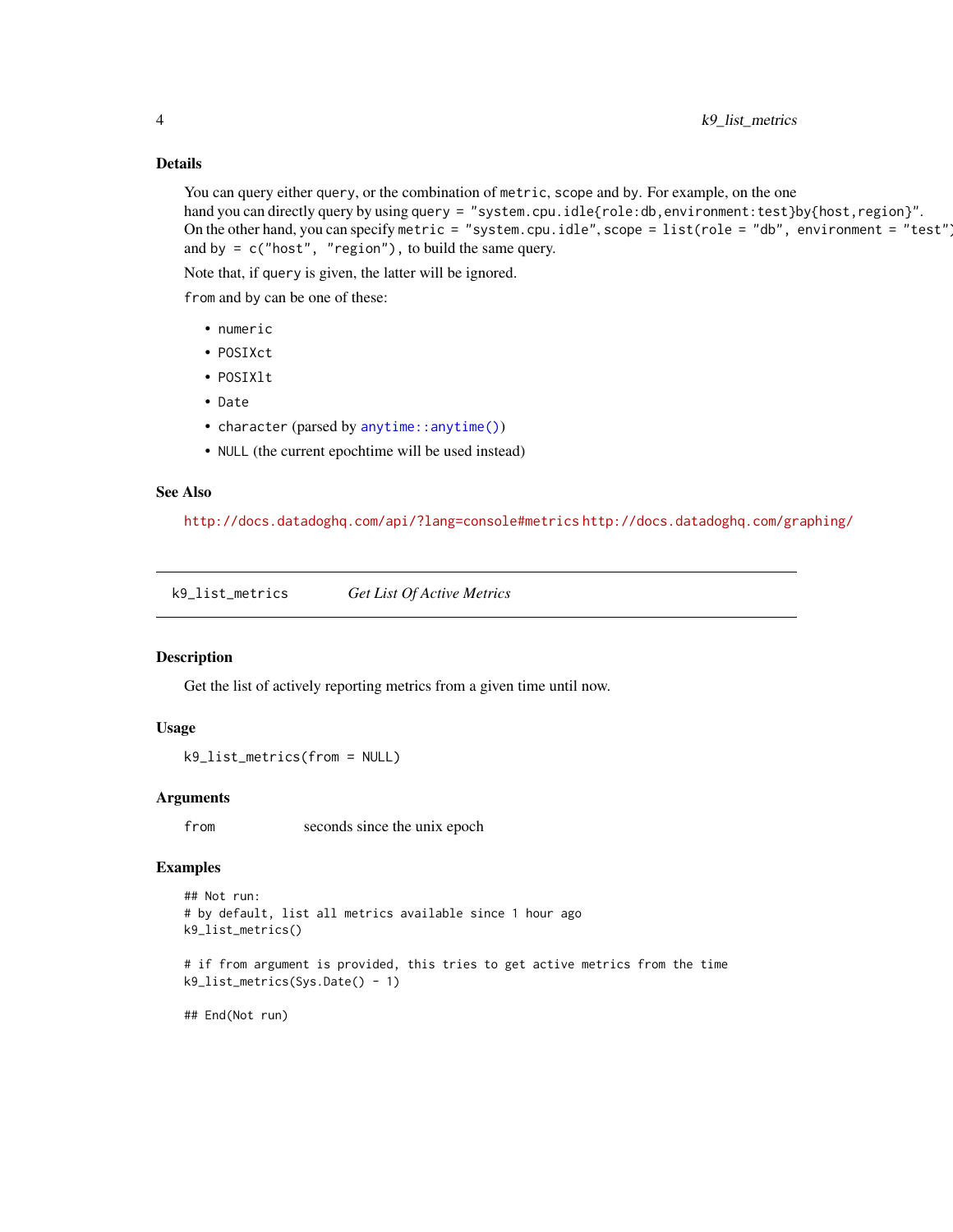<span id="page-4-0"></span>k9\_post\_metric *Posts a metric value to Datadog*

#### Description

This end point allows you to post time-series data that can be graphed on Datadog's dashboards or queried from any time period.

#### Usage

```
k9_post_metric(metric, metric_type, value, tags = list(), interval = NULL)
```
#### Arguments

| metric      | the name of the time series                                                                                |
|-------------|------------------------------------------------------------------------------------------------------------|
| metric_type | type of your metric either: gauge, rate, or count. Optional, default=gauge                                 |
| value       | the numeric value to post                                                                                  |
| tags        | a list of tags associated with the metric.                                                                 |
| interval    | if the type of the metric is rate or count, define the corresponding interval. Op-<br>tional, default=None |

#### Details

The Datadog API uses resource-oriented URLs, uses status codes to indicate the success or failure of requests and returns JSON from all requests. With this method you can post counters, gauges to measure the value of a particular thing over time and rates that represent the derivative of a metric, it's the value variation of a metric on a defined time interval.

#### See Also

<http://docs.datadoghq.com/api/?lang=console#metrics> <http://docs.datadoghq.com/graphing/> <https://docs.datadoghq.com/developers/metrics/#metric-types>